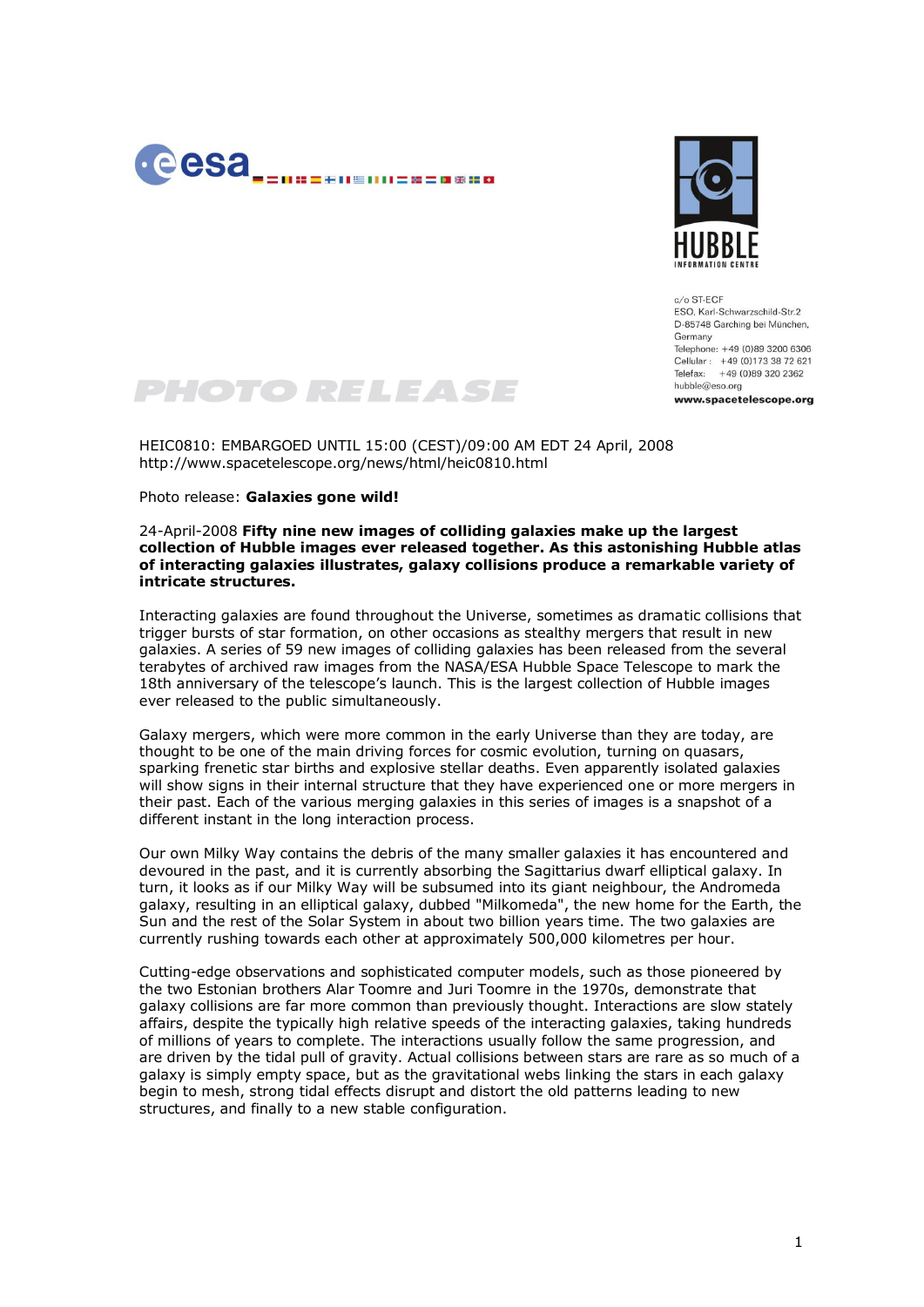The pull of the Moon that produces the twice-daily rise and fall of the Earth's oceans illustrates the nature of tidal interactions. Tides between galaxies are much more disruptive than oceanic tides for two main reasons. Firstly, stars in galaxies, unlike the matter that makes up the Earth, are bound together only by the force of gravity. Secondly, galaxies can pass much closer to each other, relative to their size, than do the Earth and the Moon. The billions of stars in each interacting galaxy move individually, following the pull of gravity from all the other stars, so the interwoven tidal forces can produce the most intricate and varied effects as galaxies pass close to each other.

Typically the first tentative sign of an interaction will be a bridge of matter as the first gentle tugs of gravity tease out dust and gas from the approaching galaxies (IC 2810). As the outer reaches of the galaxies begin to intermingle, long streamers of gas and dust, known as tidal tails, stretch out and sweep back to wrap around the cores (NGC 6786, UCG 335, NGC 6050). These long, often spectacular, tidal tails are the signature of an interaction and can persist long after the main action is over. As the galaxy cores approach each other their gas and dust clouds are buffeted and accelerated dramatically by the conflicting pull of matter from all directions (NGC 6621, NGC 5256). These forces can result in shockwaves rippling through the interstellar clouds (ARP 148). Gas and dust are siphoned into the active central regions, fuelling bursts of star formation that appear as characteristic blue knots of young stars (NGC 454). As the clouds of dust build they are heated so that they radiate strongly, becoming some of the brightest (luminous and ultraluminous) infrared objects (APG 220) in the sky.

These objects emit up to several thousand billion times the luminosity of our Sun. They are the most rapidly star-forming galaxies in today's Universe and are linked to the occurrence of quasars. Unlike standard spiral galaxies like the Milky Way, which radiate from stars and hot gas distributed over their entire span of perhaps 100 000 light-years, the energy in luminous and ultraluminous infrared galaxies is primarily generated within their central portion, over an extent of 1000 to 10,000 light-years. This energy emanates both from vigorous star formation processes, which can generate up to a few hundred solar masses of new stars per year (in comparison, the Milky Way generates a few solar masses of new stars per year), and from massive accreting black holes, a million to a billion times the mass of the Sun, in the central region.

Intense star formation regions and high levels of infrared and far-infrared radiation are typical of the most active central period of the interaction and are seen in many of the objects in this release. Other visible signs of an interaction are disruptions to the galaxy nuclei (NGC 3256, NGC 17). This disruption may persist long after the interaction is over, both for the case where a larger galaxy has swallowed a much smaller companion and where two more closely matched galaxies have finally separated.

Most of the 59 new Hubble images are part of a large investigation of luminous and ultraluminous infrared galaxies called the GOALS project (Great Observatories All-sky LIRG Survey). This survey combines observations from Hubble, the NASA Spitzer Space Observatory, the NASA Chandra X-Ray Observatory and NASA Galaxy Explorer. The Hubble observations are led by Professor Aaron S. Evans from the University of Virginia and the National Radio Astronomy Observatory (USA).

A number of the interacting galaxies seen here are included in the The Atlas of Peculiar Galaxies, a remarkable catalogue produced by the astronomer Halton Arp in the mid-1960s that built on work by B.A. Vorontsov-Velyaminov from 1959. Arp compiled the catalogue in a pioneering attempt to solve the mystery of the bizarre shapes of galaxies observed by ground-based telescopes. Today, the peculiar structures seen by Arp and others are well understood as the result of complex gravitational interactions.

# # #